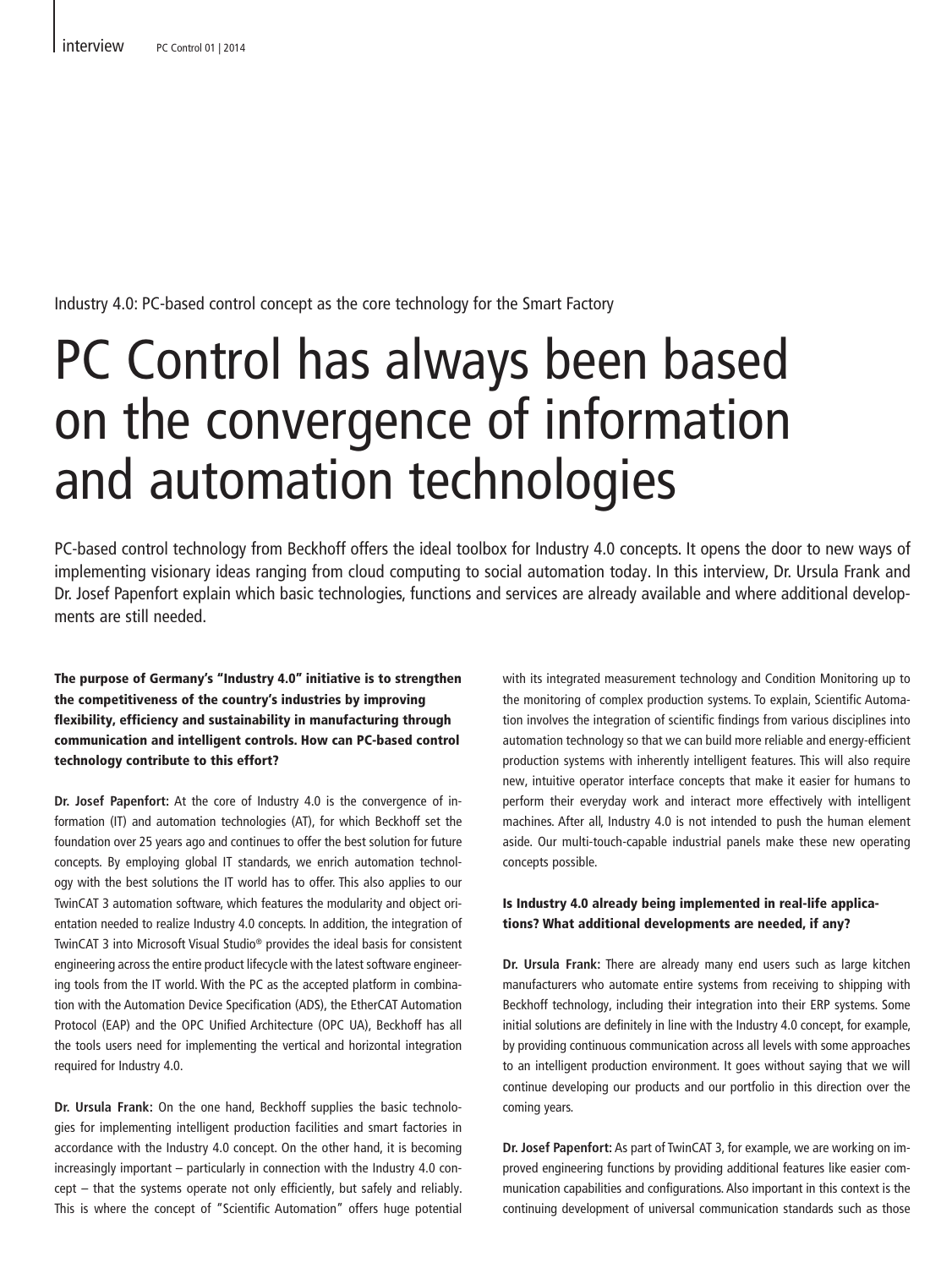

being defined by the OPC Foundation and the PLCopen Association. Beckhoff is actively involved in both of these standardization efforts. One of the goals is to not only exchange data with the ERP system via OPC UA or ADS, but to also be able to call up and execute methods directly in the PLC. This would be the next step in the evolution of communication.

### How important is the openness of PC Control for the "Internet of Things"?

**Dr. Ursula Frank:** It is very important. Put in very abstract terms, the Internet of Things implies that products as well as systems and their modules can communicate openly with each other. This is precisely what the open control technology from Beckhoff makes possible by allowing the developer to design the system with the ability to function and communicate intelligently.

**Dr. Josef Papenfort:** The open interfaces represent a significant advantage of PC Control. This applies to engineering applications and as to the fieldbus technology being used as well as to the components being integrated such as RFID chips or intelligent sensors.

## Does this openness also apply to the automation architecture as a centralized or decentralized system?

**Dr. Josef Papenfort:** Of course it does. As a rule, we prefer the centralized approach, because it has advantages in the areas of engineering, data administration and diagnostics. But there are also certain systems such as assembly machines where a decentralized approach may work better. For example, such a solution makes it easy to replace individual modules, because the central control components must only be adapted to the new work station. In addition, systems or machines on the production floor don't operate as islands, but are usually networked – a trend that will accelerate significantly in connection with Industry 4.0. Accordingly, each machine is controlled locally in a larger system or an Industry 4.0 concept. A very important factor in this approach is the implementation on the software side, which we support with modular programming via TwinCAT. After all, it doesn't matter whether 10 software modules run on a central CPU or individually on 10 different controllers. How the data traffic is executed between the modules – whether on a local PC or via EAP which is equally deterministic and fast – also doesn't matter. PC Control makes it easy to implement either version depending on the application requirements.

# The vision of Industry 4.0 even extends to something referred to as the "Facebook of machines" or "social automation." What does this actually mean?

**Dr. Ursula Frank:** The vision of social automation involves transferring the new developments in information and communication technology to industrial applications. As we mentioned earlier, linking information and automation technologies with PC-based control technology is at the core of technology from Beckhoff. Accordingly, Beckhoff will always take a close look at the latest developments in information technology with regard to their use in automation technology. Trends like social media, for example, may offer new communication capabilities. We must check what potential benefits may arise from using these communication capabilities in the automation field. The "Facebook of machines" is one such scenario. For example, users can create individual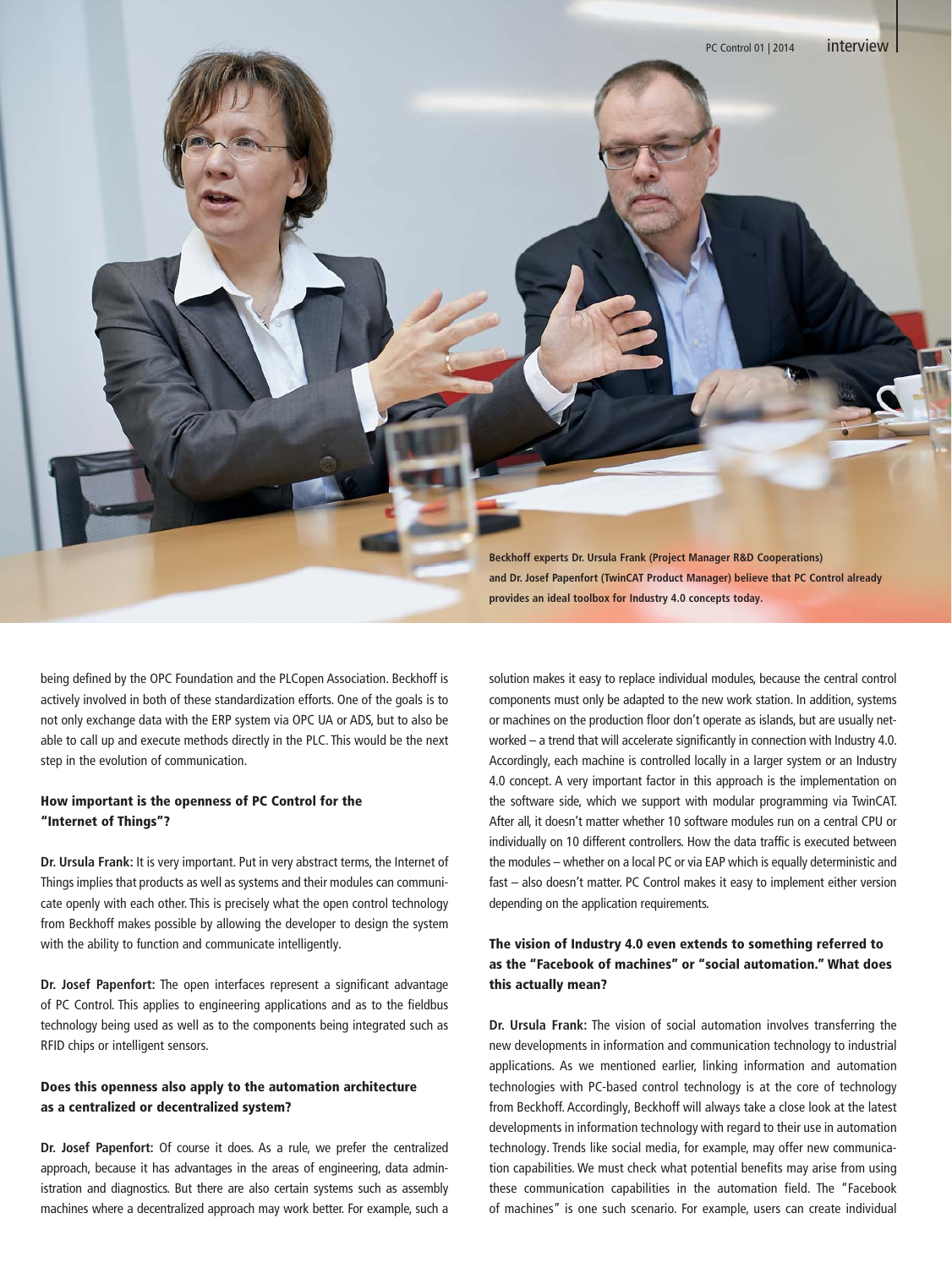



profiles on Facebook, describe their lives on the "timeline" and offer information or services on their "wall." Transferred to industrial applications, this would mean, for example, that a machine may post its current utilization or offer its services on a similar wall. If it does not have the requested capacity, it could refer the interested party to a "friend" in the corresponding "Facebook machine group." Another option would be to adapt the traffic backup information on Internet services like Google Maps or TomTom to the world of industrial production. This would enable you to monitor a factory's machine utilization rates or even generate duty rosters for machines via a Doodle survey.

**Dr. Josef Papenfort:** We are again coming back to the convergence of information and automation technology within the framework of PC Control. Just as we combined our automation know-how with the Visual Studio® IT engineering tool to create TwinCAT 3, the next step might involve enriching Internet services like Facebook, Doodle or WhatsApp with automation features. Another approach has already been implemented by Beckhoff with a technology study that proved that Google Glass as a "wearable device" can significantly simplify human-machine interaction, for activities involving commissioning and fault diagnostics, for example. Functions like the retrieval of online support information or troubleshooting with a specialist via video-based live chat make Google Glass an enabling technology for social automation.

#### What roles do hot current IT topics like cloud computing and big data play?

**Dr. Ursula Frank:** We will see more and more solutions in the future where data and parameters reside in the cloud. At the end of the day, it doesn't really matter where the information is stored. Today and in the coming years, however, most of the data will still be processed in the machine or system. On the other hand, things like measurement data are already being stored in the cloud and analyzed offline in many cases. We will definitely see an increasing shift towards cloud computing. Over the long term there will surely be some Internet services that affect automation technology, for example, as a machine monitoring app.

**Dr. Josef Papenfort:** With regard to big data, i.e. large amounts of data from a wide range of sources, the focus is predominantly on the subject of data storage at this time. And the amount of data will surely increase even further, as a result of images and videos being stored for more thorough trackingand-tracing applications, for example. On top of this we will see more offline analytics, and these will be performed increasingly as a cloud-based service. In the wind energy field, this approach has already been practiced for years. The service providers don't access the data on the turbine itself, but take it from the cloud to be analyzed offline.

#### Will we see more real-time services in this context?

**Dr. Josef Papenfort:** With more and more data being stored in the cloud, we will also see more real-time – or rather, deterministic – processing. With the IEEE 1588 protocol, such real-time services for machine synchronization are already being implemented. This synchronized collection of distributed data will become more and more prevalent, particularly in the area of measurement technology, but it will not replace the local control intelligence in the machine. Another aspect is more important: We already have technologies for analyzing data in real time, i.e. on its path to the cloud. These techniques might become widely accepted over the medium term in order to filter out the large amount of unimportant information before it gets stored.

#### Are such complex Industry 4.0 engineering concepts still manageable?

**Dr. Josef Papenfort:** Modern systems are becoming more and more complex, and the Industry 4.0 concept will only accelerate this trend. That's why we will have to pay more attention to efficient and reliable engineering in the future. We have already taken a great step in this direction with TwinCAT 3, which reduces the engineering effort with features like source code control and automatic code generation. Where I still see potential for improvement is in the efficiency of the data management, for example, by transferring the motor design data directly into the engineering system and making it available there without any additional effort.